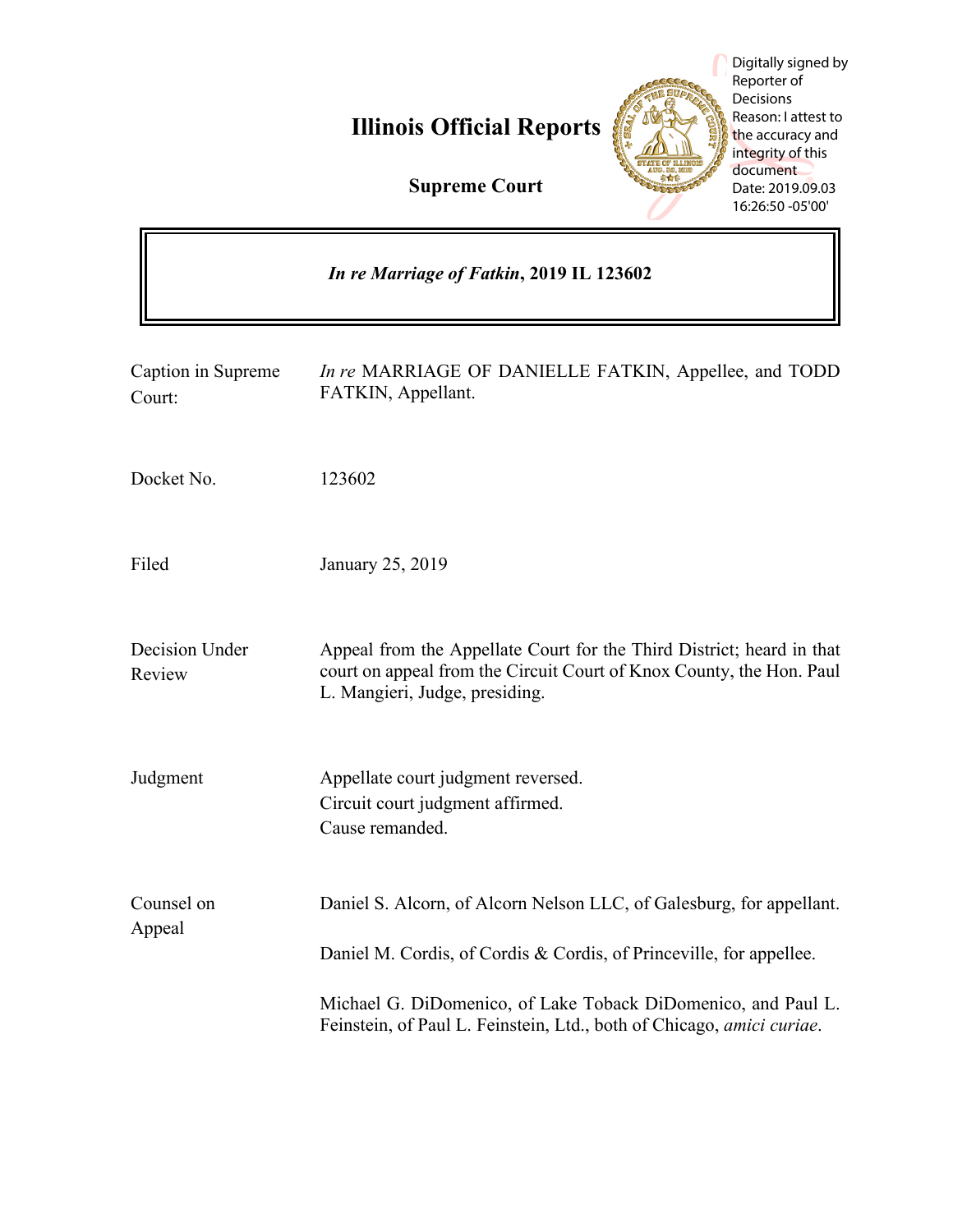Justices JUSTICE THOMAS delivered the judgment of the court, with opinion.

> Chief Justice Karmeier and Justices Kilbride, Garman, Burke, Theis, and Neville concurred in the judgment and opinion.

#### **OPINION**

¶ 1 There are two issues in this appeal: (1) whether the trial court properly granted respondent Todd Fatkin's petition to relocate out of state with the parties' minor children and (2) whether the trial court's order granting that petition was appealable immediately under Illinois Supreme Court Rule 304(b)(6) (eff. Mar. 8, 2016). After first concluding that immediate appeal was proper under Rule 304(b)(6), the appellate court below determined that the trial court's decision granting Todd's petition was against the manifest weight of the evidence. 2018 IL App (3d) 170779. It therefore reversed that decision and remanded the cause for further proceedings. For the reasons that follow, we agree with the appellate court's conclusion that this is a proper Rule 304(b)(6) appeal, but we disagree with its conclusion that the trial court's decision was against the manifest weight of the evidence.

#### ¶ 2 BACKGROUND

¶ 3 Todd Fatkin and Danielle Fatkin were married on August 4, 2004. They subsequently had two children together, a son born in 2004 and a daughter born in 2010. In 2008, the parties moved to East Galesburg, Illinois, where they continued to live together until their separation in June 2014.

¶ 4 In July 2015, the circuit court of Knox County entered a final order on custody and visitation, followed by a dissolution of marriage judgment in July 2016. Danielle and Todd were awarded joint custody of the children, with primary physical custody going to Todd. This meant that, while school was in session, the children spent 6 out of every 14 nights with Danielle, as well as most weekday afternoons until Todd came home from work. When school was not in session, the children spent alternate weeks with each parent. The parties were ordered to consult with each other on all significant decisions about the children, with Todd having final decision-making power if they could not agree.

¶ 5 In February 2017, Todd filed a notice of intent to relocate with the children to Virginia Beach, Virginia, where he and the children would live with Todd's parents. Danielle objected to the relocation, so Todd filed a petition for leave to relocate with minors, as required by section 609.2(f) of the Illinois Marriage and Dissolution of Marriage Act (the Marriage Act) (750 ILCS 5/609.2(f) (West 2016)).

¶ 6 The trial court conducted a three-day hearing on Todd's petition to relocate, and both parties presented evidence and testimony. In addition, the trial court conducted an *in camera* interview with the parties' son, who was then 12 years old. The trial court did not include the parties' daughter in the proceedings, as she was only six years old at the time.

¶ 7 The evidence showed that Todd was 48 years old and rented the home in East Galesburg where he and Danielle had lived during the marriage. Todd has a bachelor of arts degree in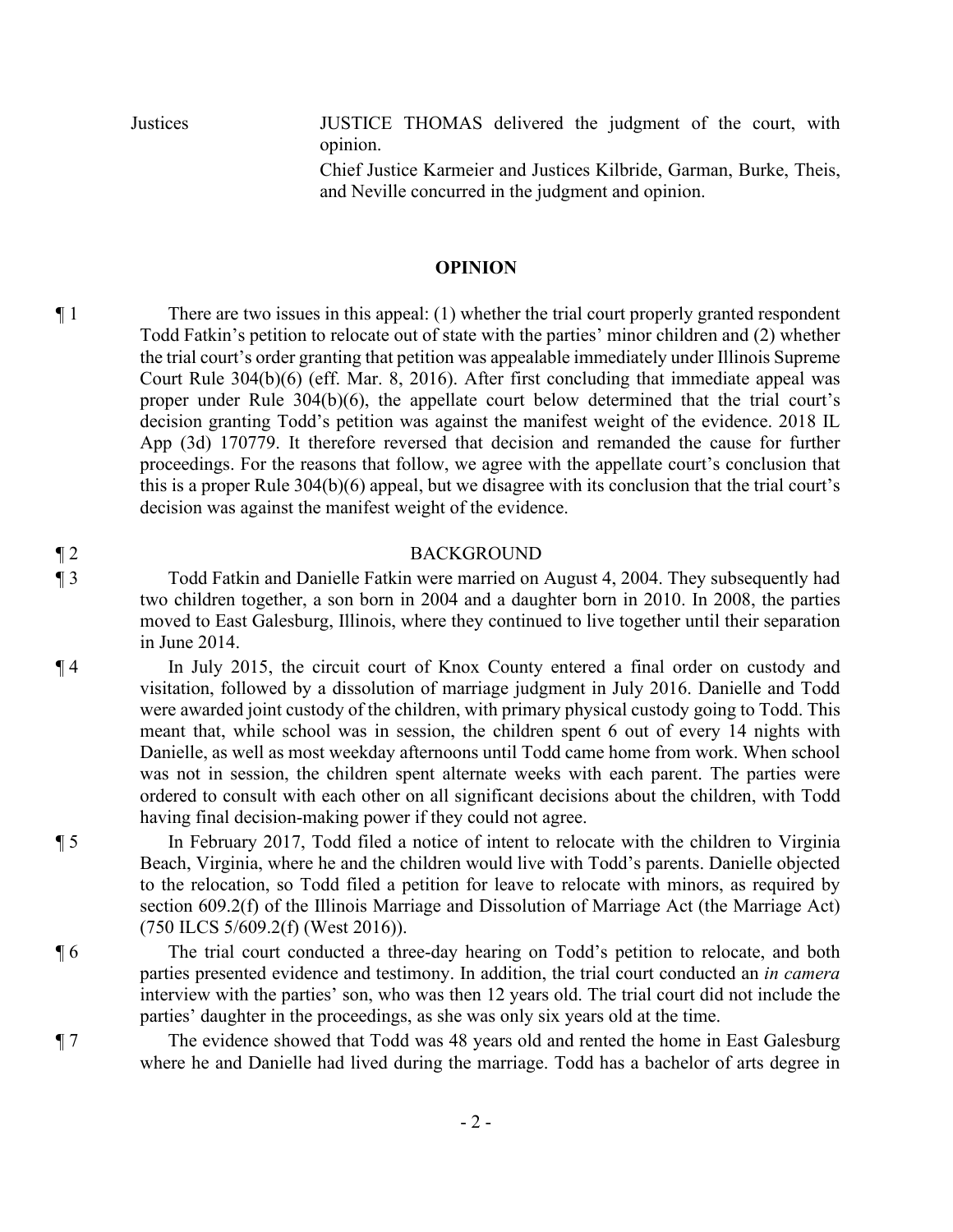fine arts and a dental hygienist associate's degree, and he is a licensed dental hygienist in both Illinois and Virginia. He also has a Montessori teaching certificate. From 2011 to 2015, Todd worked for a dental practice in Peoria, earning \$50,000 per year. Todd quit working for the Peoria practice after receiving a job offer from a dentist's office in Moline, making more money. Todd also testified that he had concerns about the Peoria practice's business ethics.

¶ 8 In late 2015, after working at the Moline dental practice for four months, Todd's employment was terminated. Todd was subsequently denied unemployment benefits because he had been terminated due to misconduct. Todd applied to three local dentist offices near his home, but he was not hired. Todd testified that he would not apply for dental jobs in bigger cities (*e.g.*, Peoria or the Quad Cities) because the commute would be over an hour and he did not want to "spend the rest of my life commuting \*\*\* an hour and twenty some odd minutes door to door and losing all that time with my children."

- ¶ 9 In April 2016, Todd began working for the City of Galesburg (City) as a community service officer, earning \$12 per hour. The City allows Todd to work 1000 hours per year, which means Todd works only from April through October. When he is not working for the City, Todd receives unemployment compensation. Todd also receives \$508 in monthly child support from Danielle.
- ¶ 10 Danielle testified that she is 41 years old and lives within two miles of Todd's residence in a home that she had purchased. Danielle is employed as a tenure-track professor of history at Knox College. The term of Danielle's contract with Knox College is through 2020, and if she is not granted tenure in 2019, she will no longer be employed there. Danielle testified that she has not considered any plans for that contingency, as she anticipates being granted tenure.
- ¶ 11 Danielle regularly exercises her parenting time. She is primarily responsible for scheduling the children's medical appointments, with Todd also involved. She has been the soccer coach for both children, volunteered in their classrooms, served as room mother for the children's classes, and was the group leader for her daughter's 4-H club. Danielle also regularly attends parent-teacher conferences, and she keeps in regular contact with the children's teachers. She also provides enrichment activities at the children's school relating to archaeology, which is her academic field of expertise. Danielle and her children enjoy doing many activities together, such as baking, running, biking, hiking, camping, taking road trips, reading, and horseback riding.
- ¶ 12 Danielle further testified that she is currently in a relationship with a man who lives in Knoxville, Tennessee, and who teaches history at the University of Tennessee. She has visited him in Tennessee a few times, and he has visited her in Illinois several times. Danielle denied that she has been searching for employment in Tennessee, and she denied ever having discussed with her boyfriend or with her children that she is considering relocating to Tennessee.
- ¶ 13 Both children attend public schools in Knoxville, Illinois, and are involved in a variety of extracurricular activities. At the time of the hearing, the parties' son was involved in soccer, jazz band, and the 4-H club, and the parties' daughter was involved in gymnastics, soccer, and the 4-H club. Both children have many close friends in the area. Academically, the parties' daughter is doing very well. Their son's grades, however, are declining, and he has reported being bullied at school.
	- 3 -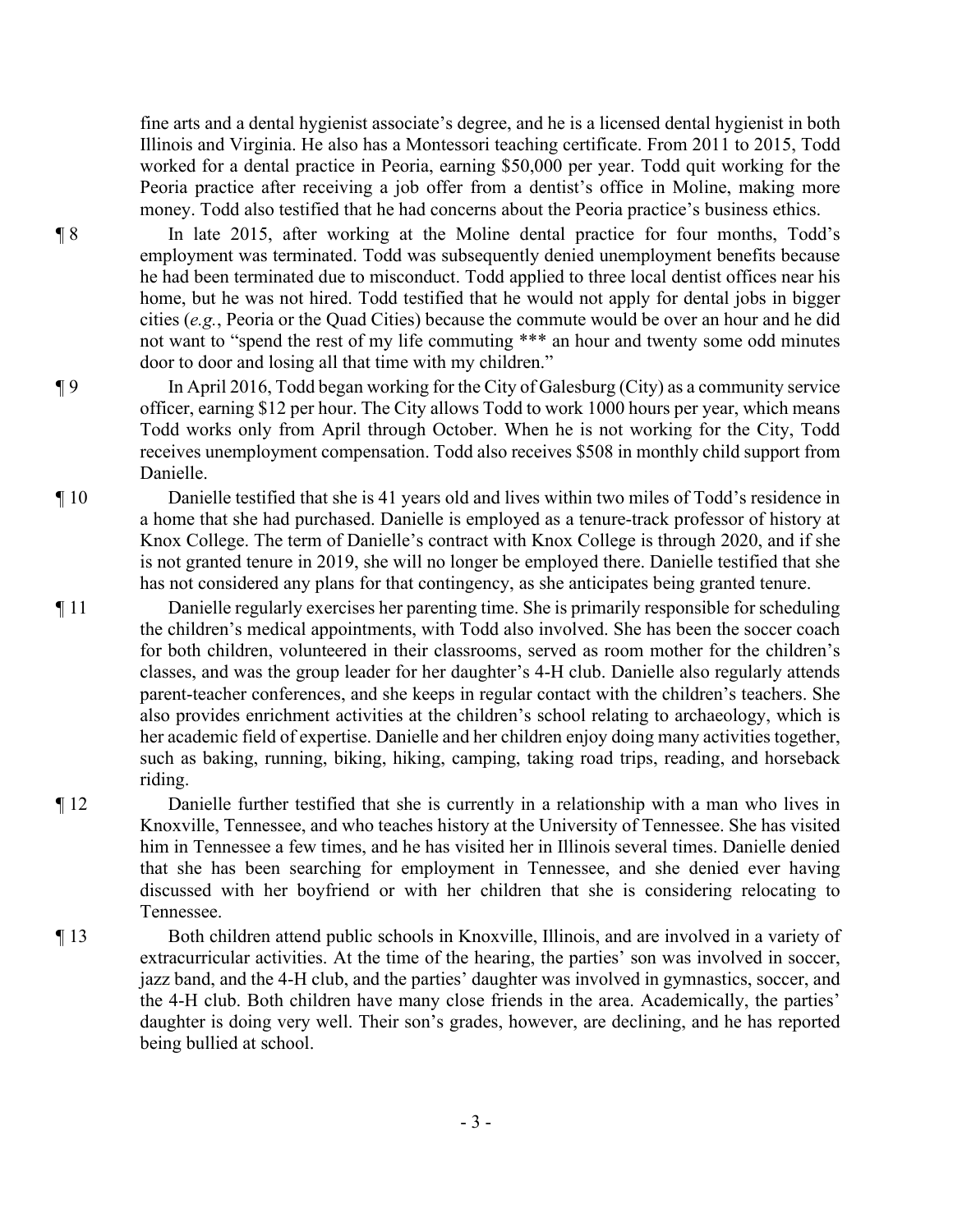- ¶ 14 As for why he wants to relocate, Todd testified that he grew up in Virginia Beach and that his parents still live there. In addition, Todd and Danielle had lived together in Virginia Beach with their son for 10 months in 2007-08. Todd produced a letter from Recreation Equipment, Inc. (REI), stating that he would have a part-time retail sales job waiting for him in Virginia paying an hourly wage of between \$9.50 and \$16.50. Todd also hoped to work part time as a dental hygienist in Virginia, though he admitted that he did not have any offers or interviews lined up in that field. Todd testified that his father is in good health and in his mid-sixties but Todd's mother is in stage 5 renal failure and on a waiting list to receive a kidney transplant. If she did not receive a kidney, Todd did not know how much longer she would live. Once in Virginia, Todd and the children would live with Todd's mother and father in their fivebedroom home without having to pay rent. Todd's parents are financially secure, and they would be available to watch the children for Todd when he was not at home. Though Todd testified that the children were "very" familiar with the Virginia Beach area, in fact they had not been to Virginia Beach in almost four years. Moreover, the children had not seen Todd's mother in three years and had not seen Todd's father in over four years.
- ¶ 15 Todd also explained that he had served in the Coast Guard for four years after high school and that he is rated with the United States Department of Veterans Affairs (VA) to have full medical care. In the Galesburg area, however, the only available VA facility is a clinic that provides only basic services such as blood work and physicals. For anything more extensive, Todd has to travel to Iowa City. By contrast, Virginia Beach is a military community, and consequently the available VA healthcare options would be much more extensive and accessible.
- ¶ 16 Todd testified that the children's general quality of life and standard of living will be improved with a move to Virginia Beach because there will be better educational and extracurricular opportunities for the children there, the medical and hospital facilities in Virginia Beach are superior to those in the Galesburg area, and the children will benefit from living with and having regular contact with their grandparents. Todd stated that he is familiar with the Virginia Beach school system and knows it to be superior to the Galesburg system in terms of both academics and extracurricular activities. Todd described the Virginia Beach area as being more culturally diverse than the Galesburg area, and he believes that Virginia Beach would offer the children a much broader range of cultural opportunities.
- ¶ 17 During his *in camera* testimony, the parties' son stated that he thought moving to Virginia was a "great idea" because Virginia Beach would offer better educational, extracurricular, and cultural opportunities. He also stated that "this might sound sad, but I think I might be able to live without my mom." When asked why this was the case, he stated, "I kind of like don't understand her lifestyle and don't really like it." The parties' son also stated that he didn't understand why Danielle was trying to keep him and his sister in Illinois because "my mom talks about [us] moving with her to move closer to her boyfriend who lives in Knoxville, Tennessee. \*\*\* I've heard her talking to him because he's been over recently to her house, and she's talked personally to me about it."
- ¶ 18 At the conclusion of the hearing, the trial court entered a 13-page, single-spaced order granting Todd's petition to relocate. In the order, the trial court makes a point to acknowledge that: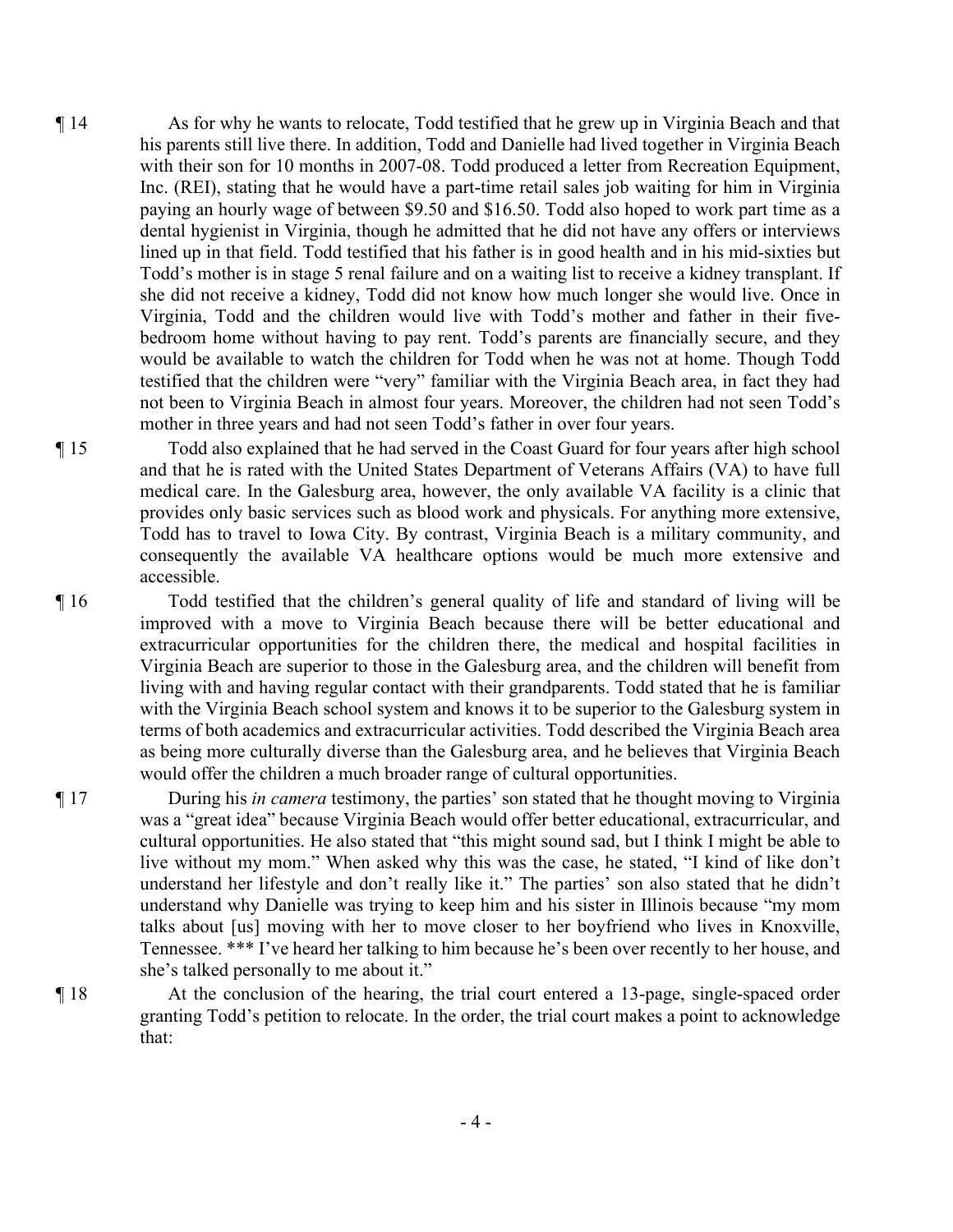"[r]emoval cases are difficult. This is especially so when neither parent demonstrates bad faith and both have assiduously exercised their parental responsibilities and parenting time. No matter the outcome, one party's life will be affected detrimentally."

The order begins with 20 paragraphs detailing the trial court's factual findings, which largely track the factual summary set forth above. From there, the order sets forth the 11 statutory factors that a court is to consider when deciding whether relocation is in a child's best interest. See 750 ILCS 5/609.2(g) (West 2016). Finally, the order contains an additional 11 paragraphs applying the trial court's factual findings to the 11 statutory factors.

¶ 19 Broadly speaking, the trial court found that both Todd and Danielle are loving parents who are intimately involved in the children's daily lives; that Danielle's opposition to the relocation comes from a good-faith fear that relocation will diminish her relationship with her children; that Todd's desire to relocate comes from a good-faith desire to give the children more and better educational, extracurricular, and cultural opportunities and to give them a better quality of life; that the children in fact will enjoy greater educational, extracurricular, and cultural opportunities if they relocate to Virginia; that the children will benefit from living with their paternal grandparents in Virginia; and that a reasonable allocation of parental responsibilities can be fashioned to ensure that Danielle continues to spend significant time and enjoy a full relationship with the children. The trial court also found that, whereas Todd's relationship with both children is "exceptional," Danielle's relationship with their daughter is "good" and with their son "strained and somewhat tenuous." The order also notes that, whereas the relocation may be difficult for the parties' daughter because she "has a stronger bond with her mother than [her brother] does," the parties' son "clearly stated his preference for the granting of the petition for relocation and did so as an extremely articulate, mature 13-year-old who expressed reasoned and independent preferences as to relocation." Finally, the trial court made a specific credibility finding as to Danielle's denial of ever having discussed with either her boyfriend or with the children that she is considering moving to Tennessee. Noting that the parties' son had testified to the opposite, the trial court found:

> "This discrepancy between [the son's] testimony and Danielle's is troubling to the Court and resolution of it turns upon an assessment of the credibility of the witnesses. Granted [the son] was not subject to cross examination during his interview. However, the Court had the opportunity to directly observe the demeanor of both [the son] and Danielle while testifying. The Court finds that [the son] appeared to be inherently honest and credible in his report. The Court does not believe that [the son] was simply making up hearing his mother have such discussions. Moreover, Danielle's testimony proffered to rebut [the son's] statement (that he had heard her on more than one occasion discuss the possibility of her relocating to Knoxville, Tennessee,) was not an absolute denial of any discussions with anyone, but rather perhaps a factual accurate statement that she not had any conversation on that topic specifically and directly with [the son]. The impact of all of this is that [it] tends to create the existence of a possible double standard on the part of Danielle relative to her opposition to relocation."

¶ 20 In the end, "after taking all of the above into consideration," the trial court concluded that "the quality of life to [the children] will be increased by the allowing of relocation and the Court finds that the granting of the removal petition is in the best interest of the children."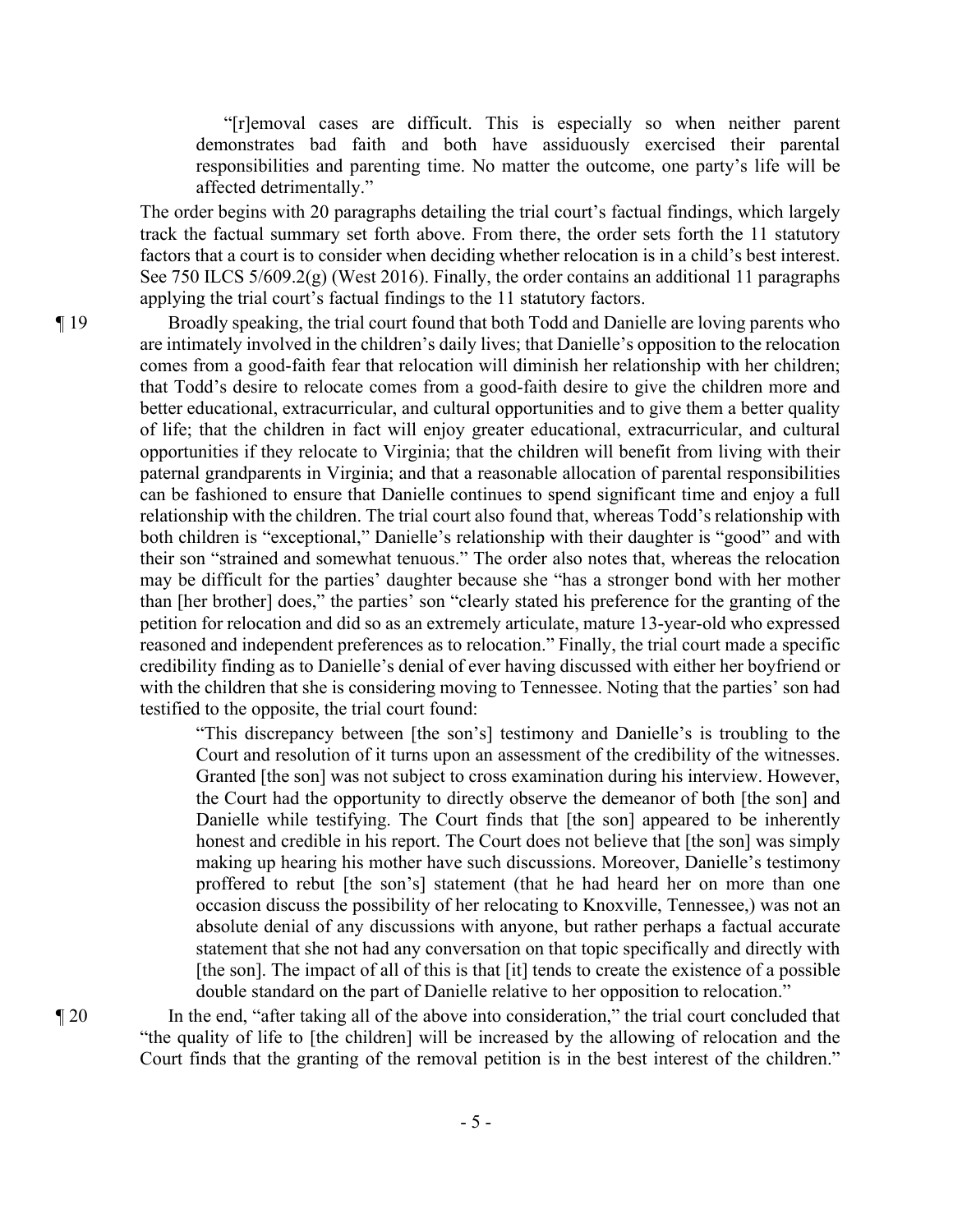Accordingly, the court stated that "a proper allocation of parenting time needs to be established" and that "it is in the best interests of [the children] that upon relocation the parenting of the parties be modified" so that the children would live with Todd in Virginia during the school year and with Danielle in Illinois over the summer and during alternating holiday breaks. The trial court specifically reserved ruling on whether to modify child support and how to allocate the resulting transportation expenses.

- ¶ 21 Citing Rule 304(b)(6), Danielle filed an immediate notice of appeal from the trial court's order granting Todd's petition to relocate. After first concluding that the filing of an immediate appeal under Rule  $304(b)(6)$  was proper (2018 IL App (3d) 170779,  $\sqrt{3}$ , the appellate court majority concluded that "the trial court's finding that relocation was in the best interest of the children was against the manifest weight of the evidence" (*id.* ¶ 38). Accordingly, it reversed the trial court's decision granting that petition and remanded the cause for further proceedings. *Id.* Justice Schmidt dissented, arguing both that the order granting Todd's petition was not immediately appealable under Rule 304(b)(6) and that the majority was wrong in concluding that the trial court's decision granting that petition was against the manifest weight of the evidence. *Id.* ¶¶ 43-44 (Schmidt, J., dissenting).
- 

¶ 22 Todd petitioned this court for leave to appeal, and we allowed that petition. Ill. S. Ct. R. 315 (eff. Apr. 1, 2018).

### ¶ 23 ANALYSIS

### ¶ 24 I. Jurisdiction

- $\parallel$  25 The first question we must decide is whether this is a proper appeal under Rule 304(b)(6). Like the construction of a statute, the construction of this court's rules is a question of law that we review *de novo*. *Robidoux v. Oliphant*, 201 Ill. 2d 324, 332 (2002).
- ¶ 26 The Illinois Constitution confers on the appellate court the jurisdiction to hear appeals from all final judgments entered in the circuit court. See Ill. Const. 1970, art. VI, § 6 (providing that appeals "from final judgments of a Circuit Court are a matter of right to the Appellate Court"). The constitution also grants this court the right to "provide by rule for appeals to the Appellate Court from other than final judgments." *Id.* Accordingly, absent a supreme court rule, the appellate court is without jurisdiction to review judgments, orders, or decrees that are not final. *EMC Mortgage Corp. v. Kemp*, 2012 IL 113419, ¶ 9.
- ¶ 27 Danielle filed her notice of appeal to the appellate court pursuant to Rule 304(b)(6). Rule 304(b)(6) allows for the immediate appeal from any "custody or allocation of parental responsibilities judgment or modification of such judgment entered pursuant to the Illinois Marriage and Dissolution of Marriage Act [citation] or Illinois Parentage Act of 2015 [citation]." Ill. S. Ct. R.  $304(b)(6)$  (eff. Mar. 8, 2016). The question for this court, then, is whether the trial court's order granting Todd's relocation petition constituted a "custody or allocation of parental responsibilities judgment or modification of such judgment," such that Danielle's immediate appeal of that order was proper. We hold that it was.
- $\P$  28 As used in Rule 304(b)(6), the phrase "allocation of parental responsibilities" is a term of art that derives from and is defined in the Marriage Act. As the relevant Committee Comments explain, a 2016 amendment to the Marriage Act changed the terms "Custody," "Visitation," and "Removal" to "Allocation of Parental Responsibilities," "Parenting Time," and "Relocation." Ill. S. Ct. R. 304, Committee Comments (adopted Mar. 8, 2016). Shortly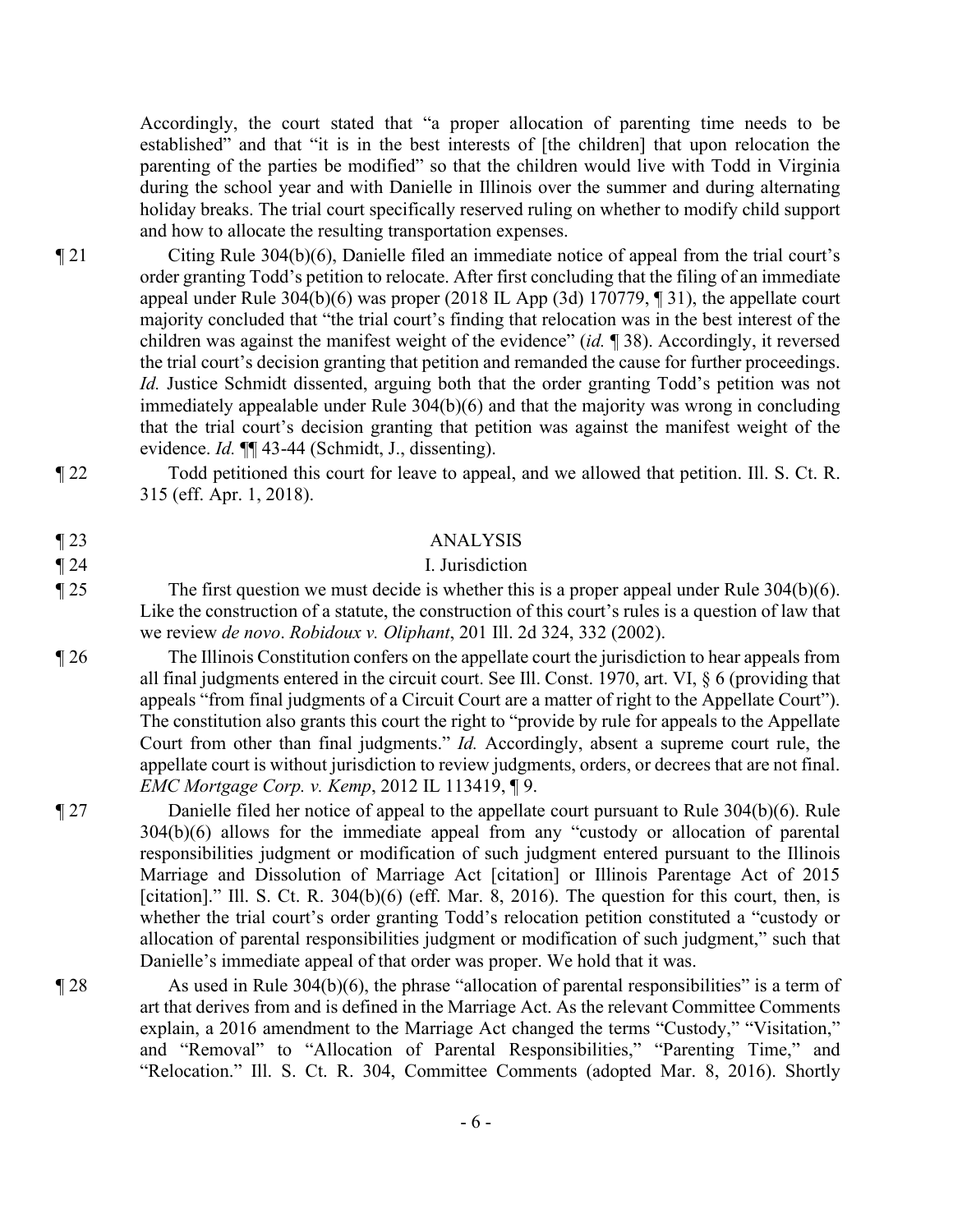thereafter, Rule 304(b)(6) was amended "to reflect those changes." *Id.* Thus, to ascertain the meaning of the phrase "allocation of parental responsibilities," we must look to the Marriage Act.

¶ 29 Section 600(b) of the Marriage Act defines "allocation judgment" as "a judgment allocating parental responsibilities." 750 ILCS 5/600(b) (West 2016). Section 600(d) then defines "parental responsibilities" as "both parenting time and significant decision-making responsibilities with respect to a child." *Id.* § 600(d). Thus, under the Marriage Act, an allocation of parental responsibilities judgment is a judgment that allocates "both parenting time and significant decision-making responsibilities with respect to a child," and the "modification of such judgment" would be any decision that modifies either of those two variables.

¶ 30 Given these definitions, there is no question that the trial court's order granting Todd's relocation petition was an "allocation of parental responsibilities judgment or modification of such judgment" for purposes of Rule 304(b)(6). Paragraph 19 of that order states that "the granting of the removal petition is in the best interest of the children." Paragraph 21 then states that, accordingly, "[t]he court finds that it is in the best interest of [the children] that upon relocation *the parenting time of the parties be modified as follows*." (Emphasis added.) This finding is then followed by four distinct subparagraphs modifying the parties' allocation of parenting time from the existing weekly schedule of two parents living two miles apart in the same community to a seasonal schedule of two parents living in different parts of the country. In both vocabulary and substance, the trial court's order granting Todd's relocation petition modifies allocation of the parties' parenting time and thus by definition also modifies allocation of the parties' parenting responsibilities. The order therefore was immediately appealable under Rule 304(b)(6), and we are now free to move on to consider the merits of the trial court's decision. $<sup>1</sup>$ </sup>

¶ 31 II. Relocation ¶ 32 The next question we must decide is whether the trial court erred in granting Todd's relocation petition. In adjudicating a relocation petition, a trial court's paramount consideration is the best interests of the children. *Id.*  $\S 609.2(g)$ . In this context, this court has explained that a best interests determination "cannot be reduced to a simple bright-line test" and that a ruling on the best interests of a child "must be made on a case-by-case basis, depending, to a great

extent, upon the circumstances of each case." *In re Marriage of Eckert*, 119 Ill. 2d 316, 326 (1988). We also have stressed that "[a] trial court's determination of what is in the best interests of the child should not be reversed unless it is clearly against the manifest weight of the evidence and it appears that a manifest injustice has occurred." *Id.* at 328. Such deference is appropriate because " '[t]he trier of fact had significant opportunity to observe both parents and the child and, thus, is able to assess and evaluate their temperaments, personalities, and capabilities.' " *Id.* at 330 (quoting *Gallagher v. Gallagher*, 60 Ill. App. 3d 26, 31 (1978)).

<sup>&</sup>lt;sup>1</sup>Both the parties and the appellate court discuss *In re Parentage of Rogan M.*, 2014 IL App (1st) 132765, and *In re Marriage of Bendar*, 146 Ill. App. 3d 704 (1986), two decisions that previously considered whether decisions involving relocation constitute "custody" judgments. However, neither of these decisions speaks to the present question, as both turn on the construction of language that is no longer operative in either Rule 304(b)(6) or the Marriage Act, given the 2016 amendments.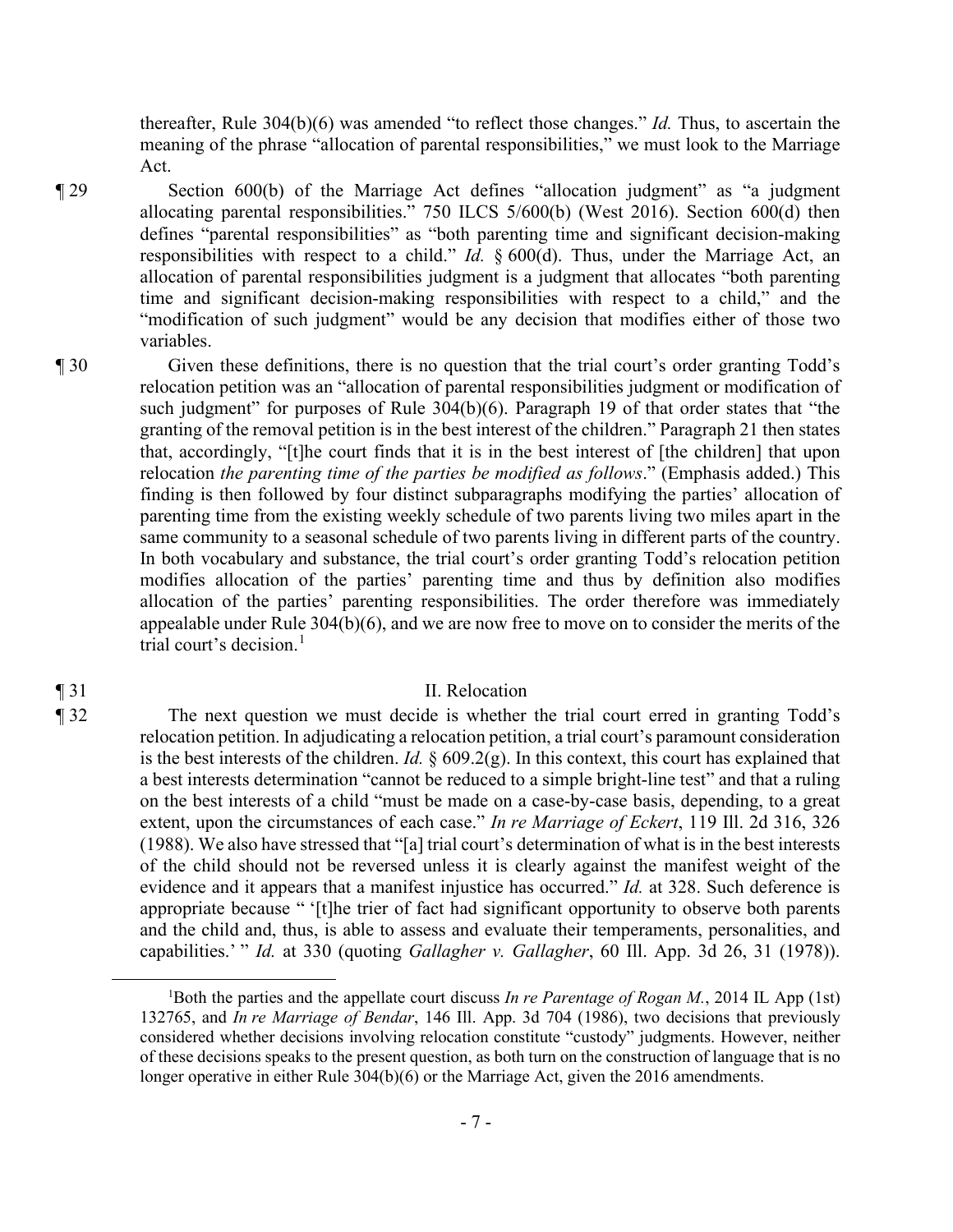Accordingly, " '[t]he presumption in favor of the result reached by the trial court is always strong and compelling in this type of case.' " *Id.* (quoting *Gallagher*, 60 Ill. App. 3d at 31-32).

¶ 33 The trial court here was faced with a contested relocation petition, and it conducted a threeday hearing at which both parties were given a full and fair opportunity to present evidence and testimony. In addition, the trial court conducted a thorough *in camera* interview with the parties' son to ascertain his thoughts and feelings about both the relocation and his relationship with his parents. At the conclusion of the hearing, the trial court entered a 13-page singlespaced order detailing both its factual findings and its application of those findings to each of the relevant statutory factors. Specifically, the trial court determined that (1) Todd's desire to relocate stems from a good-faith desire to give his children a better quality of life and that his belief that Virginia will provide that is reasonable and rationally based, (2) Danielle's objection to relocation stems from a good-faith concern that relocation could diminish her relationship with her children and that this concern is likewise reasonable and rationally based, (3) although the children enjoy a "good" relationship with Danielle, their relationship with Todd is "exceptional," (4) although there is little evidence with which to evaluate the academic quality of the relevant Virginia Beach schools relative to the schools in Galesburg, the children will undoubtedly benefit from Virginia Beach's greater ethnic and cultural diversity, (5) whereas the children have no extended family in Illinois, they will be living with their paternal grandparents in Virginia, (6) relocation's impact on the parties' son is likely to be insignificant, as he "specifically stated a preference for residing with his father who he views as the more stable, nurturing parent and clearly stated that he could adapt to not seeing his mother at the current level," (7) relocation's impact on the parties' daughter is likely to be greater, as she "has a stronger bond with her mother than [her brother] does," (8) upon relocation, a reasonable allocation of parental responsibilities can be fashioned so that both parties continue to enjoy a significant presence in and responsibility for the children's lives, and (9) the parties' son "clearly stated his preference for the granting of the petition for relocation and did so as an extremely articulate, mature 13-year-old who expressed reasoned and independent preferences as to relocation." Finally, on the question of whether Danielle herself had been discussing the possibility of relocating to Tennessee, the trial court specifically found that the parties' son's testimony on this point was "inherently honest and credible," that the discrepancy between this testimony and Danielle's testimony on this point was "troubling," and that Danielle's objection to Todd's relocation petition therefore "create[s] the existence of a possible double standard on the part of Danielle." Only "after taking all of the above into consideration," the trial court ultimately concluded that "the quality of life to [the children] will be increased by the allowing of relocation and the Court finds that the granting of the removal petition is in the best interest of the children."

¶ 34 After carefully reviewing both the record and the trial court's order, we find that there is absolutely no basis for concluding that the trial court's decision to grant Todd's relocation petition is so "clearly against the manifest weight of the evidence" that "it appears that a manifest injustice has occurred." 2018 IL App (3d) 170779, ¶ 34. On the contrary, the trial court's handling of this difficult case was in many ways exemplary. Each of the trial court's numerous findings is supported by evidence from the record, and we are in no position to second-guess its credibility determinations relative to Danielle's plans to relocate. See *People v. Pittman*, 211 Ill. 2d 502, 527 (2004). Moreover, the trial court did not paint a naïve and rosy portrait of relocation, nor did it simply ignore the evidence militating against it. The trial court